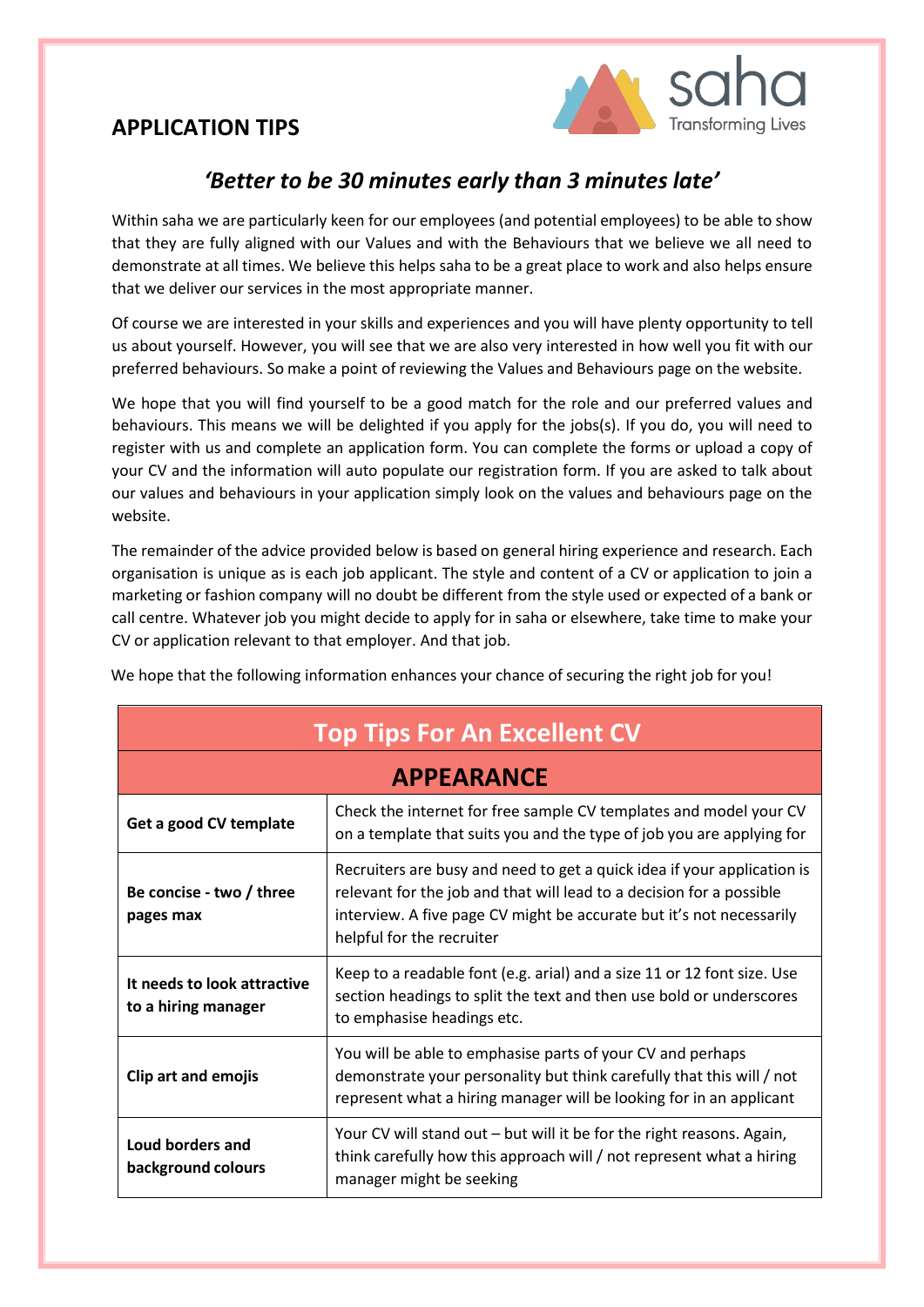

| <b>Top Tips For An Excellent CV</b>                                   |                                                                                                                                                                                                                                                                                                               |  |  |
|-----------------------------------------------------------------------|---------------------------------------------------------------------------------------------------------------------------------------------------------------------------------------------------------------------------------------------------------------------------------------------------------------|--|--|
| <b>CONTENT</b>                                                        |                                                                                                                                                                                                                                                                                                               |  |  |
| Understand the job                                                    | Read the advert, and other information such as descriptions of<br>the job, the person required and the company                                                                                                                                                                                                |  |  |
| Use the internet                                                      | Research the company so you have a wider picture of their<br>values, mission and operation. If you have never made a CV<br>before there's plenty of free templates and advice available                                                                                                                       |  |  |
| Make your CV or<br>application relevant to<br>this particular vacancy | Include words or phrases from the advert etc and use clear<br>section headings in your CV or job application to explain how<br>your skills, qualifications or experience are relevant for this<br>job. Also, show how you align with any organisational values                                                |  |  |
| <b>Stand out</b>                                                      | Start with a brief summary of your experience and capabilities<br>Emphasize results - not just responsibilities<br>Highlight any relevant achievements at work, education or<br>leisure. Use statistics if you can, e.g. 98% attendance,<br>Employee Of The Week three times, nil customer complaints<br>etc. |  |  |
| Avoid jargon, quotes,<br>cliches                                      | If you say you are happy and self- motivated you are just the<br>same as most job applicants. But if you can say how your<br>demeanor helps at work, e.g. with customers then that's of<br>better interest.                                                                                                   |  |  |
| Be honest and update<br>your CV                                       | Employers will usually ask you questions and then do lots of<br>pre-employment checks so don't claim experience,<br>qualifications or skills that you can't justify. But keep your CV<br>up to date so that its ready for use when needed                                                                     |  |  |
| Explain gaps between<br>employment                                    | Briefly explain gaps. Most employers need a full picture. And<br>remember good employers will engage people who have had<br>spells of unemployment, illness, family commitments or<br>criminal convictions (Remember that some jobs require a DBS<br>check)                                                   |  |  |
| Double check spelling and<br>grammar                                  | Don't mention 'liason'. If you need to though then it's better<br>to do 'liaison' and remember that it's the most commonly<br>misspelt application word ! Use your spell check and given the<br>opportunity ask someone to review your CV.                                                                    |  |  |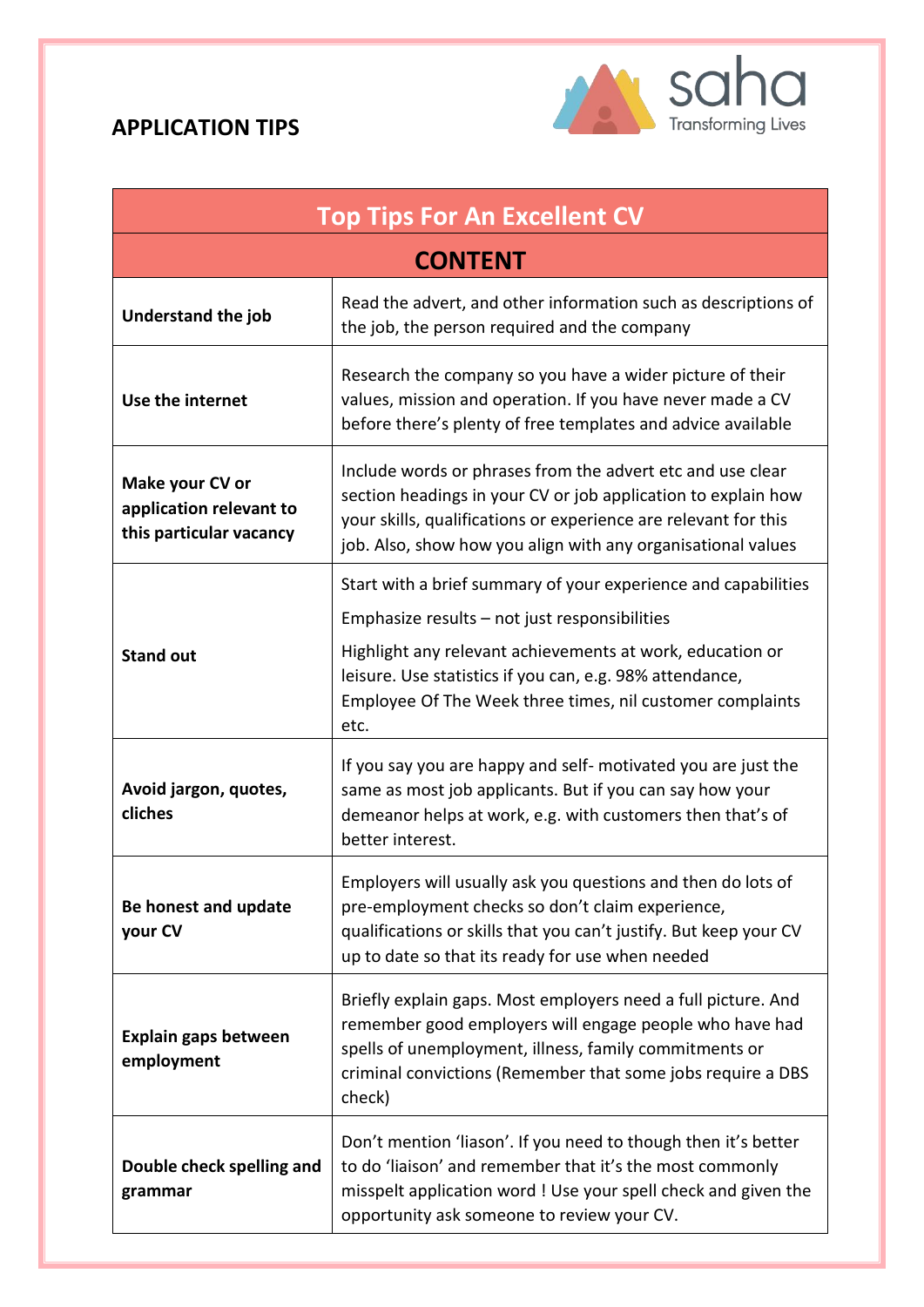

| <b>Top Tips For A Great Interview</b>                                                                                                                                                                                                                                                               |                                                                                                                                                                                                                                                                                                                                                                                             |                                                                                          |  |
|-----------------------------------------------------------------------------------------------------------------------------------------------------------------------------------------------------------------------------------------------------------------------------------------------------|---------------------------------------------------------------------------------------------------------------------------------------------------------------------------------------------------------------------------------------------------------------------------------------------------------------------------------------------------------------------------------------------|------------------------------------------------------------------------------------------|--|
| <b>Before The Interview</b>                                                                                                                                                                                                                                                                         | <b>During The Interview</b>                                                                                                                                                                                                                                                                                                                                                                 | <b>After The Interview</b>                                                               |  |
| Double check the advert, your<br>application form and company<br>information - research !<br>Remember a company that<br>the<br>displays<br>Disability<br>Confident logo will guarantee<br>you an interview if you have a<br>disability and meet the job<br>requirements                             | First impressions:-<br>Smile<br>$\bullet$<br>Respond to small talk<br>$\bullet$<br>Sit properly<br>$\bullet$<br>Be honest<br>$\bullet$<br>Be diplomatic about former<br>$\bullet$<br>employers<br>Speak clearly                                                                                                                                                                             | Write down each of the<br>interview questions asked<br>and a summary of what<br>you said |  |
| Think what questions you<br>might be asked - prepare<br>Prepare some answers and<br>try speaking out loud -<br>practice<br>Look up STAR interview<br>response method in the<br>Internet<br>Think of a couple of questions<br>to ask the interviewer when<br>the interview ends - shows<br>interest! | Try to understand each question<br>$\bullet$<br>don't rush your response<br>Avoid very short replies - or long<br>$\bullet$<br>rambling answers<br>If possible, include 'real life'<br>$\bullet$<br>experience in your replies<br>focus on what you can do for<br>$\bullet$<br>/ bring to the company<br>Thank the interviewers for the<br>interview and opportunity to present<br>yourself | Ask for feedback for the<br>future - whether successful<br>or not                        |  |
| Research the interview<br>location and travel times -<br>better to be a half hour early<br>than three minutes late !<br>Double check your access for<br>any on line interviews - be on                                                                                                              |                                                                                                                                                                                                                                                                                                                                                                                             |                                                                                          |  |
| line ready!                                                                                                                                                                                                                                                                                         |                                                                                                                                                                                                                                                                                                                                                                                             |                                                                                          |  |